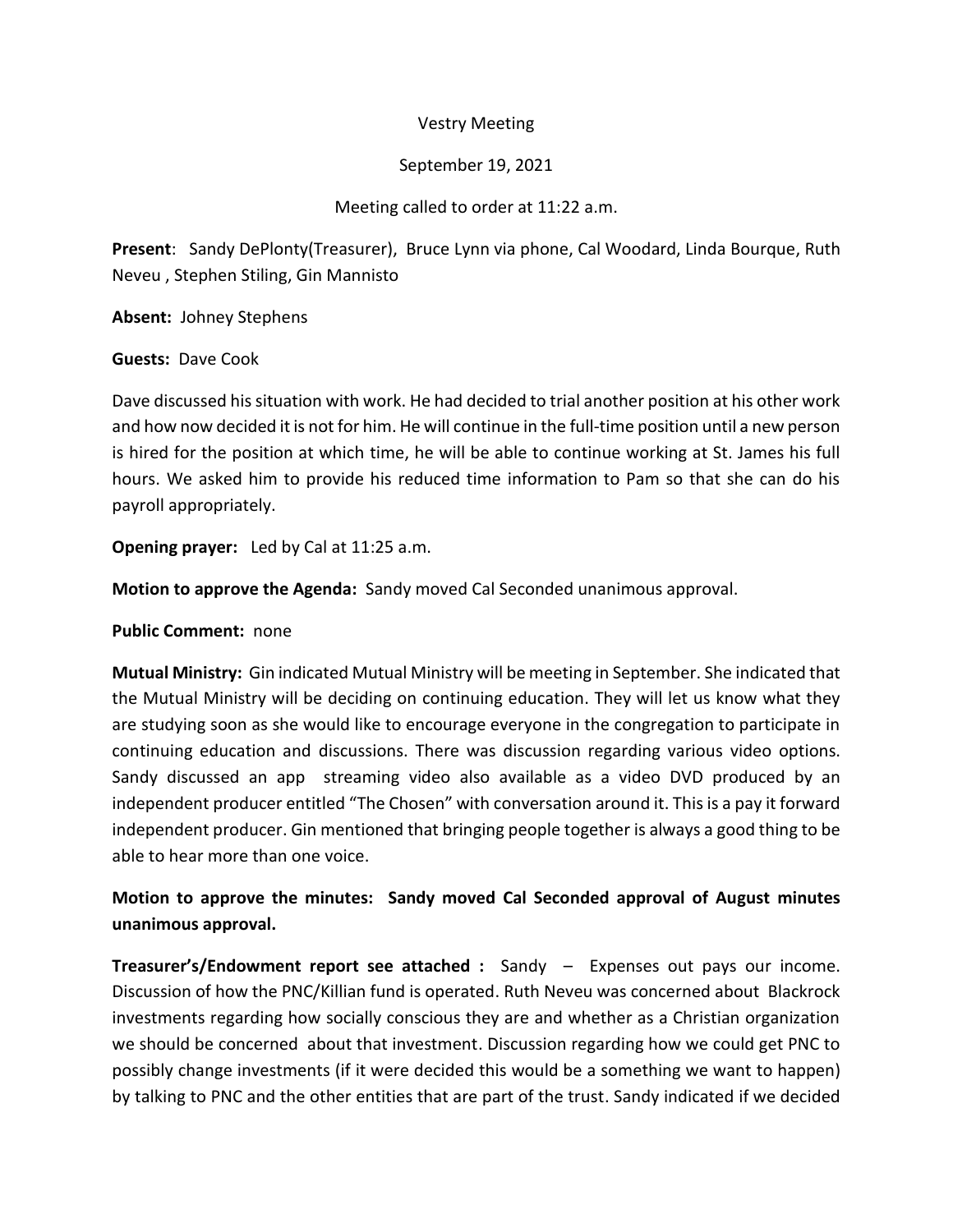this was an issue, we should email the administrator of the PNC account with our questions. Discussion of the stock market, how it operates and how it affects the income of the church. Sandy indicated she would be writing the stewardship letter soon and would include some of this information in the letter. Discussion of the decrease in membership of the church over the years. Discussion of Treasurer Report.

### **Committee reports**

**Christian Education:** None

**Finance:** None

**ECW meeting:** None

**Outreach:** None

**Senior Warden's Report:** Discussion regarding the sexton's position and how the Northern Transitions organization would be a possibility IF Dave were to find a full-time position that would require him to leave. Linda and I need to be looking for people to replace us on the vestry. The convention is coming up and they are seriously looking at an online convention. The convention would probably be from 10 a.m. to 3 p.m. on Saturday, October 23. We are still looking for people to attend. Ruth will look into how the Wi-Fi extender is working for the Rainbow Recovery group. Sandy tested the Wi-Fi during the meeting and indicated she had two and one-half bars in the basement.

**Junior Warden's Report**: Cal reported that Kaysner has not reported back yet regarding the roof. He has not been able to get to the north side of the building. He would like to look into getting more LED lighting in the hallway outside of the church office where Pam is located and other areas of the church. Discussion of LED lighting. Discussion of asking Ron Osborn to help with lighting.

### **Old Business:** None

**Motion to adjourn 12:04 p.m. by Sandy, Linda seconded. Unanimous approval.**

Respectfully submitted by,

H Naver

Ruth Neveu – Clerk of the Vestry